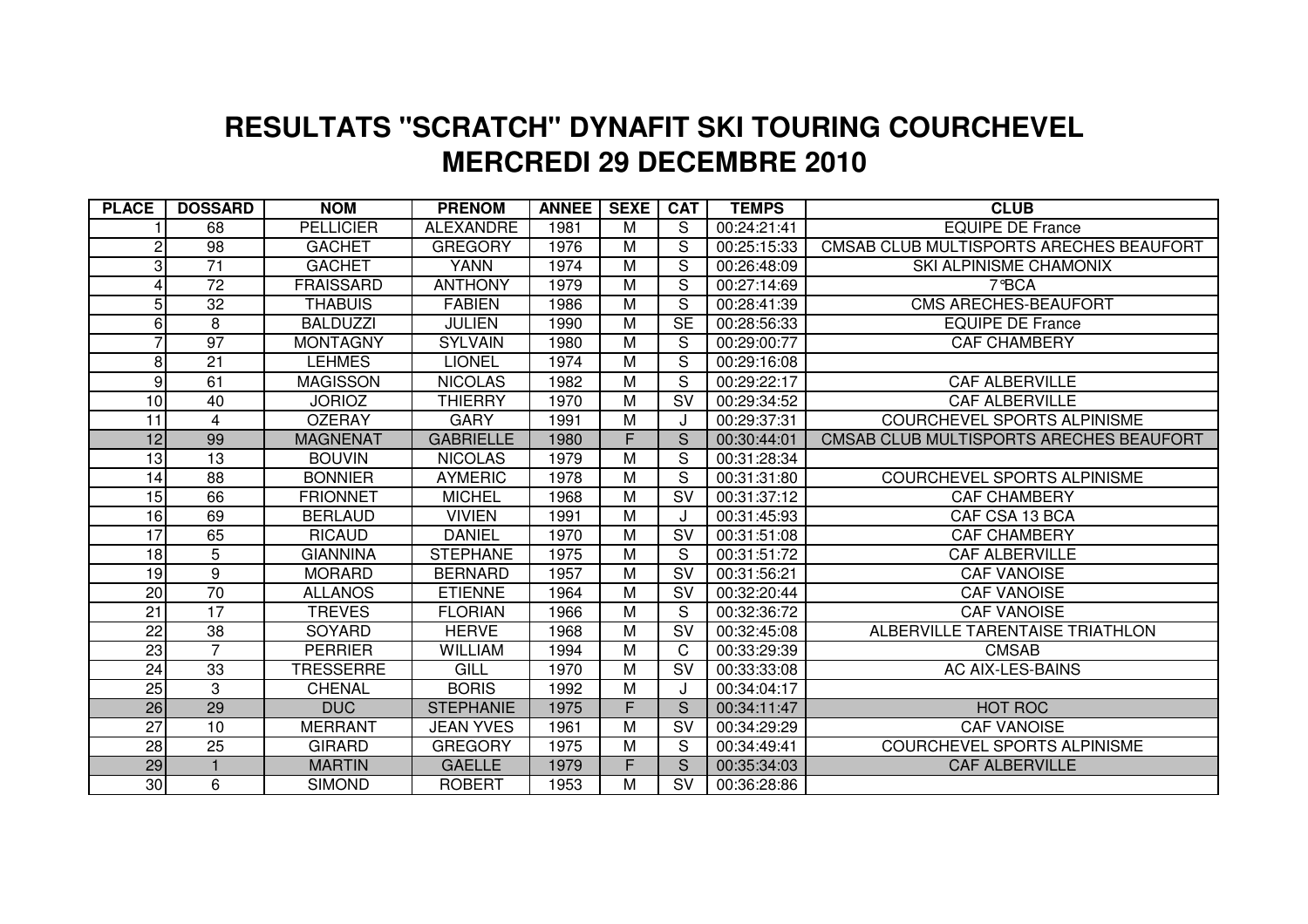| 31              | 19              | <b>DUC</b>           | <b>PIERRE</b>       | 1956 | м              | <b>SV</b>                         | 00:36:45:75 | <b>CAF ALBERVILLE</b>              |
|-----------------|-----------------|----------------------|---------------------|------|----------------|-----------------------------------|-------------|------------------------------------|
| 32              | $\overline{24}$ | <b>MOREL</b>         | <b>ANTHONY</b>      | 1986 | M              | S                                 | 00:38:11:39 | <b>CAF ALBERVILLE</b>              |
| 33              | 34              | <b>PAVIN</b>         | <b>RENAUD</b>       | 1980 | M              | S                                 | 00:38:18:31 |                                    |
| $\overline{34}$ | 30              | <b>GAMEN</b>         | <b>PHILIPPE</b>     | 1965 | M              | $\overline{\mathsf{S}}\mathsf{V}$ | 00:39:07:85 | <b>COURCHEVEL SPORTS ALPINISME</b> |
| 35              | $\overline{27}$ | <b>MORIN</b>         | <b>PHILIPPE</b>     | 1958 | M              | <b>SV</b>                         | 00:39:35:78 |                                    |
| 36              | 92              | <b>ZHUKOV</b>        | <b>AMDREY</b>       | 1976 | M              | S                                 | 00:39:58:56 |                                    |
| $\overline{37}$ | 76              | <b>RATCLIFFE</b>     | <b>GEORGES</b>      | 1988 | M              | <b>SE</b>                         | 00:41:00:47 |                                    |
| 38              | 63              | <b>LYMAN</b>         | <b>MONTY</b>        | 1992 | M              | J                                 | 00.42:40.59 | ETON COLLEGE UK                    |
| 39              | 2               | <b>CHENAL</b>        | <b>CLAUDE</b>       | 1967 | F.             | $\overline{\mathsf{S}}\mathsf{V}$ | 00:42:51:31 |                                    |
| 40              | 18              | <b>PERBET</b>        | <b>FREDERIC</b>     | 1974 | M              | S                                 | 00:45:00:86 |                                    |
| 41              | $\overline{78}$ | <b>HAYWARD YOUNG</b> | <b>OLIVER</b>       | 1989 | M              | $\overline{\text{SE}}$            | 00:45:21:45 |                                    |
| 42              | $\overline{73}$ | <b>THURIER</b>       | <b>HENRI</b>        | 1958 | M              | SV                                | 00:45:43:62 |                                    |
| 43              | 91              | <b>DZAMIL</b>        | <b>ASFARI</b>       | 1971 | M              | SV                                | 00:46:20:95 |                                    |
| 44              | 79              | <b>JOLY</b>          | <b>JEAN</b>         | 1949 | M              | <b>SV</b>                         | 00:46:53:93 |                                    |
| 45              | 89              | <b>PIGEROULET</b>    | <b>CHRISTINE</b>    | 1962 | F.             | $\overline{\mathsf{S}}\mathsf{V}$ | 00:47:18:88 |                                    |
| 46              | 74              | <b>RATCLIFFE</b>     | JIM                 | 1952 | M              | SV                                | 00:47:29:09 |                                    |
| 47              | 12              | <b>BARTNICKI</b>     | <b>MIREILLE</b>     | 1970 | F              | SV                                | 00:47:54:22 | <b>CAF ALBERFVILLE</b>             |
| 48              | 64              | <b>GARDNER</b>       | <b>JAMES</b>        | 1992 | M              | J                                 | 00:47:59:49 | ETON COLLEGE UK                    |
| 49              | 26              | <b>MONGELLAZ</b>     | <b>CHRISTOPHE</b>   | 1967 | M              | <b>SV</b>                         | 00:48:12:92 | <b>MEB BOZEL</b>                   |
| 50              | 90              | <b>KITSENKO</b>      | <b>EDUARD</b>       | 1965 | M              | <b>SV</b>                         | 00:48:18:41 |                                    |
| $\overline{51}$ | $\overline{75}$ | <b>RATCLIFFE</b>     | SAM                 | 1986 | M              | S                                 | 00:50:11:29 |                                    |
| 52              | 60              | <b>DEHE</b>          | <b>JEAN JACQUES</b> | 1954 | M              | <b>SV</b>                         | 00:52:28:87 |                                    |
| 53              | 83              | <b>MILLET</b>        | <b>SACHA</b>        | 1991 | M              | J                                 | 00:55:39:37 |                                    |
| $\overline{54}$ | 84              | <b>WAIZWELL</b>      | <b>RICHARD</b>      | 1964 | $\overline{M}$ | $\overline{\mathsf{sv}}$          | 00:55:41:79 |                                    |
| 55              | 57              | <b>CAILLET</b>       | <b>PAULINE</b>      | 1983 | F.             | S                                 | 00:58:06:39 | <b>CLUB DES SPORTS DES AILLONS</b> |
| 56              | 81              | <b>FERTORET</b>      | <b>PHILIPPE</b>     | 1973 | M              | S                                 | 00:59:56:01 |                                    |
| 57              | 80              | <b>MILLET</b>        | <b>LUCAS</b>        | 1995 | M              | C                                 | 01:00:06:04 |                                    |
| $\overline{58}$ | $\overline{11}$ | <b>FRASER</b>        | <b>ALASDAIR</b>     | 1977 | M              | S                                 | 01:00:26:12 |                                    |
| 59              | 28              | <b>GUILLOT</b>       | <b>ERIC</b>         | 1989 | $\overline{M}$ | SE                                | 01:01:24:90 |                                    |
| 60              | 31              | <b>GUILLOT</b>       | <b>LAURE</b>        | 1983 | F.             | S                                 | 01:01:37:51 |                                    |
| 61              | 77              | <b>HAYWARD YOUNG</b> | <b>NICK</b>         | 1959 | M              | $\overline{\mathsf{S}}\mathsf{V}$ | 01:07:06:84 |                                    |
| 62              | 94              | <b>KITSENKO</b>      | <b>POLINA</b>       | 1976 | F.             | S                                 | 01:14:48:03 |                                    |
| 63              | 95              | <b>VASILEV</b>       | <b>SERGEY</b>       | 1965 | M              | $\overline{\mathsf{SV}}$          | 01:15:00:75 |                                    |
| 64              | 93              | <b>VASILEVA</b>      | <b>RITA</b>         | 1973 | F.             | <sub>S</sub>                      | 01:15:03:97 |                                    |
| 65              | 96              | <b>MOUGER</b>        | <b>FRANCK</b>       | 1970 | Μ              | <b>SV</b>                         | 01:15:45:23 |                                    |
| 66              | 86              | <b>POULET</b>        | JEAN BAPTISTE       | 1964 | М              | <b>SV</b>                         | 01:17:53:71 |                                    |